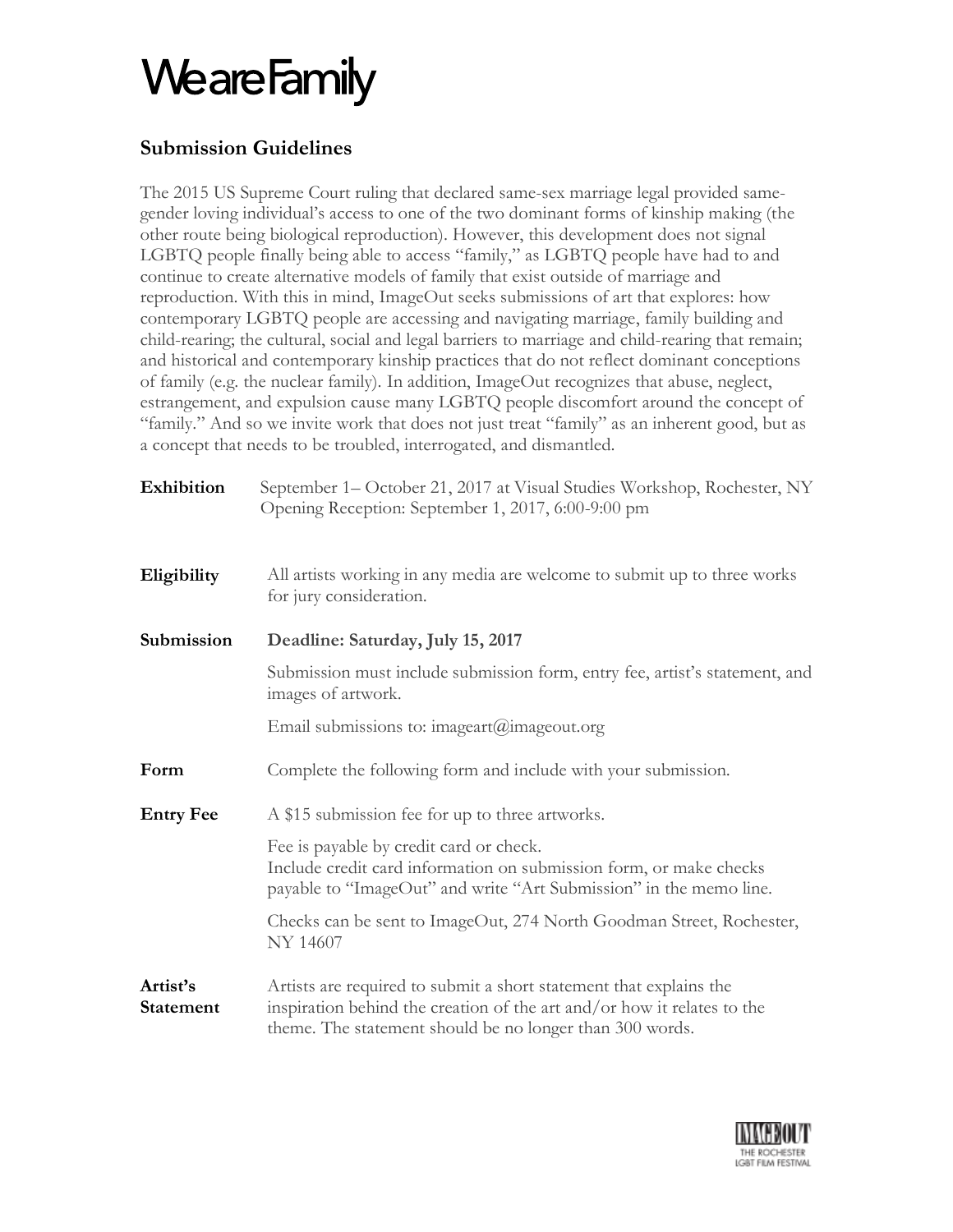| Image<br>Specifications    | 2-D and 3-D Work:<br>Submit up to three works of art<br>3-D works may include 2 images per piece<br>$\bullet$<br>o JPEG format, 800 pixels on the long side, 200 ppi<br>Video Submissions:<br>Send a 2 minute clip via Dropbox, Hightail, or web-link<br>File naming:<br>Your last name, piece title, view description<br>Lastname_Titleofwork_Full.jpg<br>$\bigcirc$<br>Lastname_TitleOfWork_Detail.jpg<br>$\circ$ |  |  |
|----------------------------|---------------------------------------------------------------------------------------------------------------------------------------------------------------------------------------------------------------------------------------------------------------------------------------------------------------------------------------------------------------------------------------------------------------------|--|--|
| Selection                  | Three guest jurors will select pieces for the final exhibition.                                                                                                                                                                                                                                                                                                                                                     |  |  |
|                            | Selected artists will be notified by email in early August.                                                                                                                                                                                                                                                                                                                                                         |  |  |
| Delivery &<br>Installation | Selected artworks must be delivered to Visual Studies Workshop between<br>August 21 and August 25, 2017.<br>Selected pieces must be professionally presented.<br>2-D pieces must be ready to hang, with hanging hardware on the<br>frame.<br>3-D pieces should have installation instructions.                                                                                                                      |  |  |
| Awards                     | Monetary awards will be chosen by the jurors.                                                                                                                                                                                                                                                                                                                                                                       |  |  |
| Commissions                | If artists choose to sell their work(s), $60\%$ of the sale price will go to the<br>artist and 40% will be shared by Visual Studies Workshop and ImageOut.<br>Artwork(s) not for sale should be noted as "NFS" as the price on the<br>submission form.                                                                                                                                                              |  |  |
| Questions                  | Email imageArt@imageout.org                                                                                                                                                                                                                                                                                                                                                                                         |  |  |
| Date<br>Reminders          | Submission deadline: July 15, 2017<br>Selection notification: August 5, 2017<br>Art Delivery: August 21-25, 2017<br>We Are Family exhibition opening: September 1, 2017<br>We Are Family exhibition dates: September 1 - October 21, 2017<br>ImageOut Film and Video Festival: October 5-15, 2017                                                                                                                   |  |  |

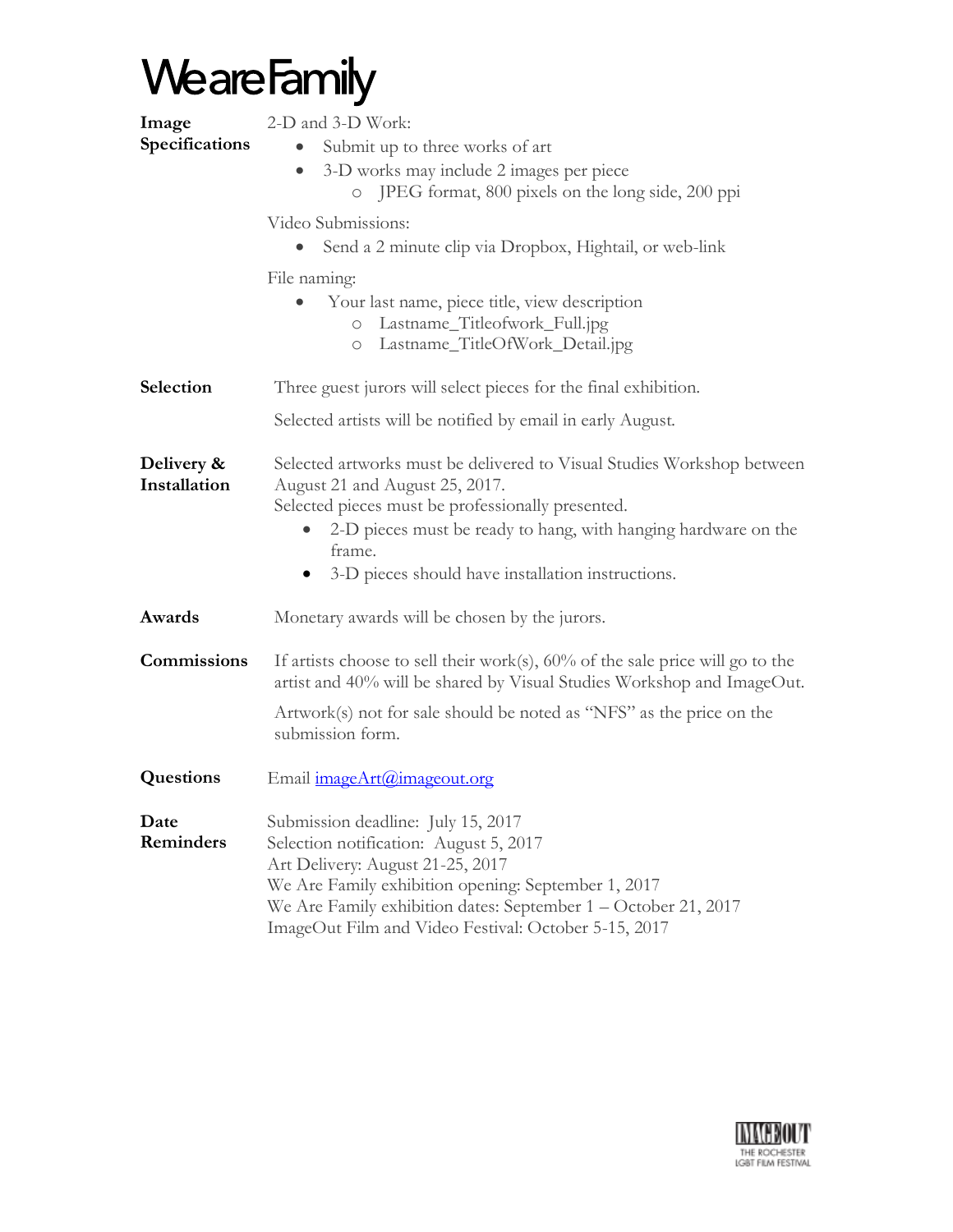### **Submission Form**

|      | <b>Artist Information</b>          |                                                                            |       |  |
|------|------------------------------------|----------------------------------------------------------------------------|-------|--|
|      |                                    | First name Last name Last name                                             |       |  |
|      |                                    | Address                                                                    |       |  |
|      |                                    | $\frac{\text{Phone #}}{\text{$                                             |       |  |
|      | Email                              | <u> 1989 - Johann Stein, mars an deus Amerikaansk kommunister (* 1958)</u> |       |  |
|      | <b>Submission Entry 1</b><br>Title |                                                                            |       |  |
|      | Date                               |                                                                            |       |  |
|      | Medium                             |                                                                            |       |  |
| Size | Height                             | Width                                                                      | Depth |  |
|      | Selling Price                      |                                                                            |       |  |
|      | <b>Submission Entry 2</b><br>Title |                                                                            |       |  |
|      | Date                               |                                                                            |       |  |
|      | Medium                             |                                                                            |       |  |
| Size | Height                             | Width                                                                      | Depth |  |
|      | Selling Price                      |                                                                            |       |  |
|      | <b>Submission Entry 2</b><br>Title |                                                                            |       |  |
|      | Date                               |                                                                            |       |  |
|      | Medium                             |                                                                            |       |  |
| Size | Height                             | Width                                                                      | Depth |  |
|      | <b>Selling Price</b>               |                                                                            |       |  |
|      |                                    |                                                                            |       |  |